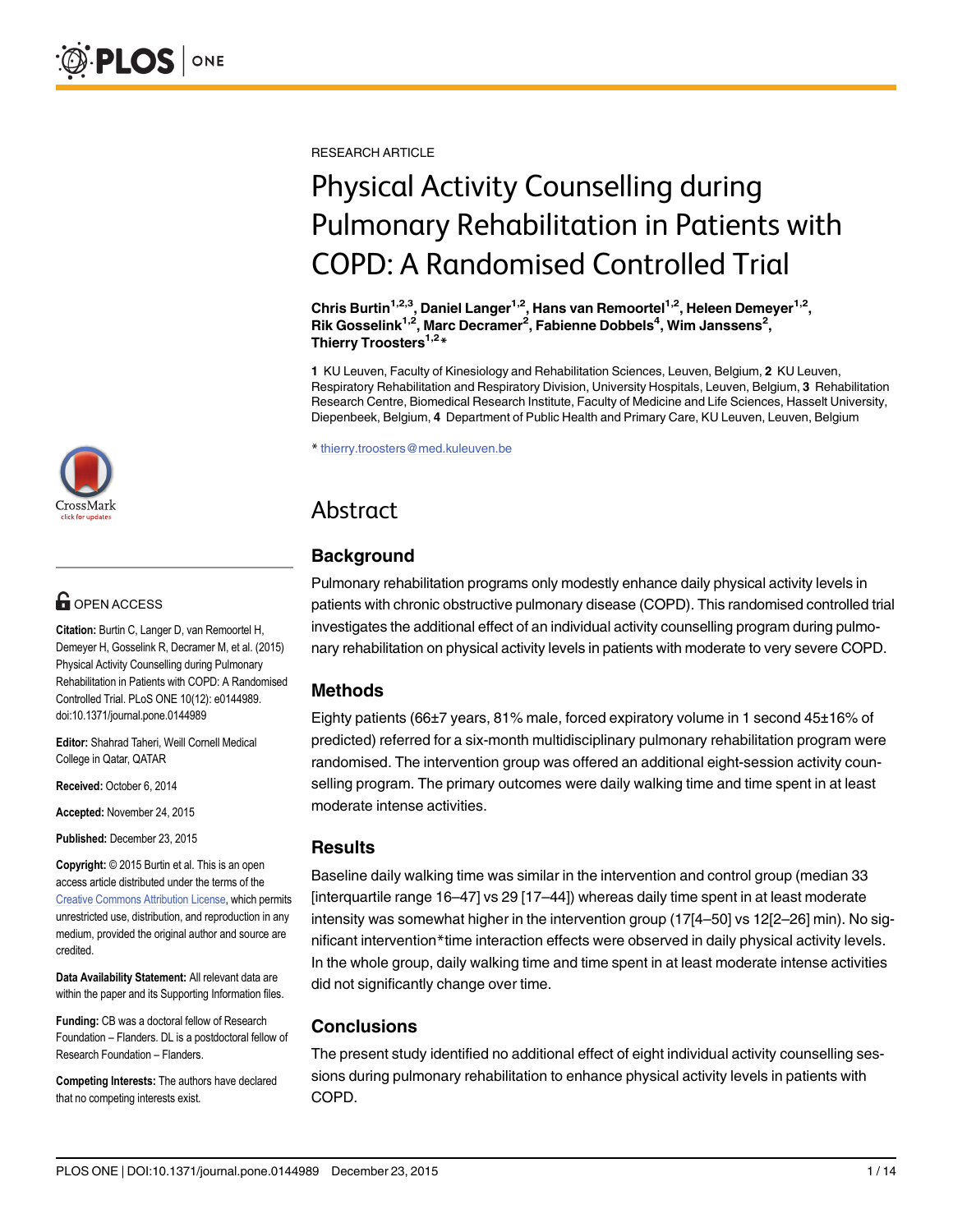#### <span id="page-1-0"></span>Trial Registration

clinicaltrials.gov [NCT00948623](https://clinicaltrials.gov/ct2/show/NCT00948623?term=NCT00948623&rank=1)

#### Introduction

Patients with Chronic Obstructive Pulmonary Disease (COPD) are markedly inactive in daily life [[1\]](#page-11-0). Physical inactivity plays a crucial role in the development of systemic consequences of COPD including skeletal muscle weakness and osteoporosis [\[2](#page-11-0)]. Furthermore, low physical activity levels have been associated with decreased exercise capacity [[3](#page-11-0)], increased hospital admission rate and increased mortality [[4](#page-11-0)]. Based on these observations, daily physical activity behaviour should be a key target for therapeutic interventions aiming to induce long-term health benefits.

Even though pulmonary rehabilitation leads to clinically important improvements in terms of exercise tolerance  $[5, 6]$  $[5, 6]$  $[5, 6]$  $[5, 6]$  and whole-body endurance capacity almost doubles  $[7]$  $[7]$  $[7]$ , the observed benefits do not consistently translate into enhanced physical activity levels [[8\]](#page-11-0). The limited effect of conventional exercise training to enhance physical activity illustrates that inducing a change in physical activity behaviour merits perhaps a more comprehensive approach than simply targeting the underlying exercise intolerance and muscle dysfunction [\[9](#page-11-0)].

Principles of motivational interviewing have been used to obtain lifestyle changes in several health behaviours including smoking  $[10]$  $[10]$  $[10]$ , dietary habits  $[11]$  $[11]$ , substance abuse  $[12]$  $[12]$  $[12]$  and physical activity [[13](#page-11-0)]. In terms of physical activity behaviour, this patient-centred approach focuses on the identification of personal barriers precluding an increase in daily physical activity and stimulates the patients to actively search for solutions to overcome these barriers. Enhancing motivation to lead a more active life and self-efficacy to perform daily life activities plays a central role in this process.

To date, one group investigated the feasibility of a physical activity counselling program in addition to pulmonary rehabilitation in patients with COPD [\[14](#page-11-0), [15](#page-11-0)]]. The authors concluded that this strategy can be effective, but changes in physical activity were rather limited (less than 20% increase) and similar to previously observed changes after pulmonary rehabilitation alone [\[8](#page-11-0)]. Furthermore, physical activity was measured with pedometers, which precludes investigating changes in intensity of performed physical activities. Therefore, the aim of this trial is to investigate whether the addition of a physical activity counselling program to a conventional multidisciplinary pulmonary rehabilitation program results in enhanced daily levels of physical activity as measured with validated activity monitors. The baseline and three month data obtained by the Sensewear activity monitor in this trial have been reported for the full cohort in a methodological paper by Demeyer et al [[16](#page-11-0)].

#### Methods

#### Study design

This study is a two-armed randomized controlled trial, reported according to the 2010 CON-SORT statement.

Both groups attended a comprehensive outpatient pulmonary rehabilitation program in University Hospital Gasthuisberg, Leuven. The intervention group was offered an additional physical activity counselling program, whereas the control group received equal face to face attention (sham program).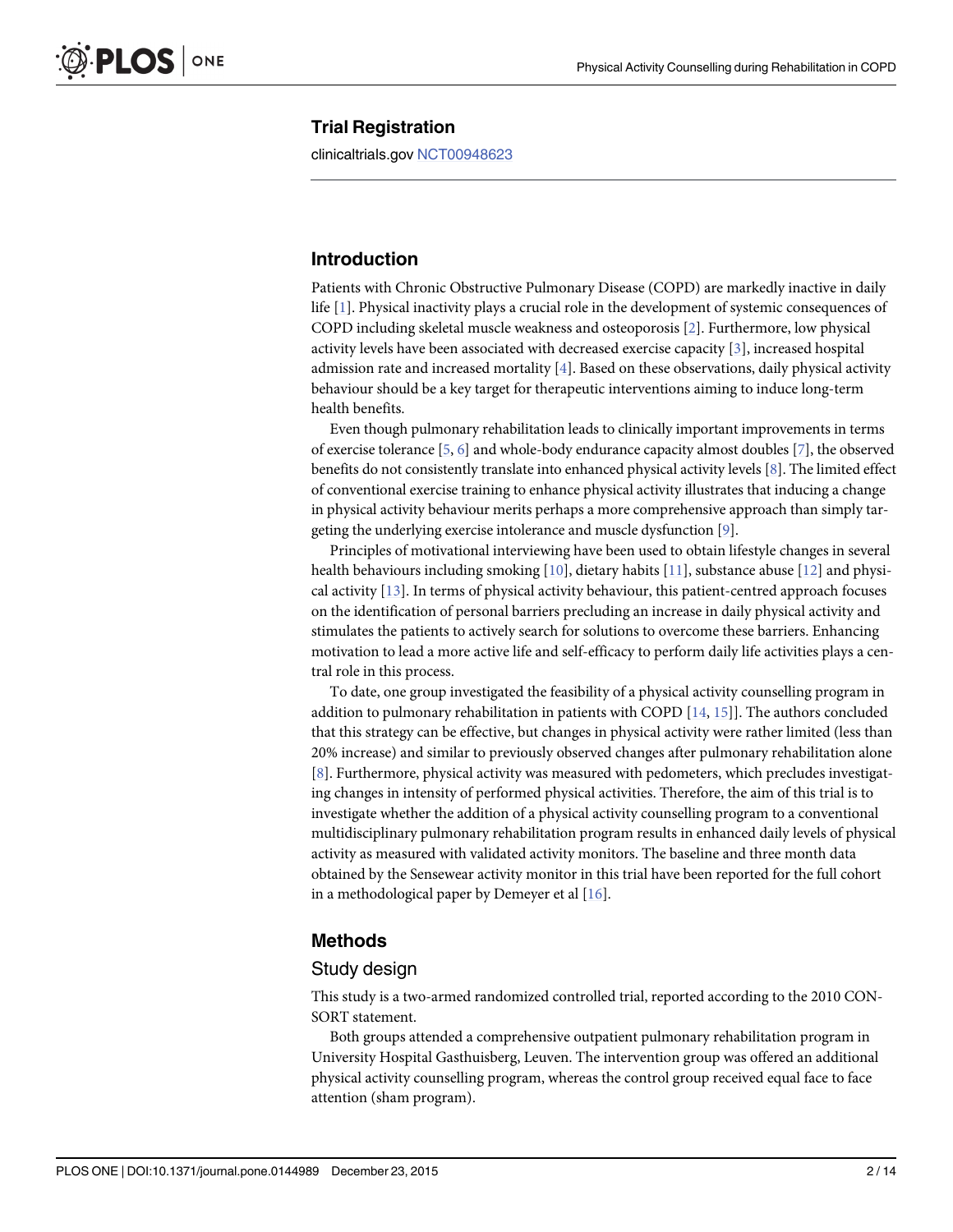<span id="page-2-0"></span>Outcome measurements were performed before and after three and six months of rehabilitation. Daily physical activity levels were assessed for seven consecutive days using two activity monitors (MoveMonitor and Sensewear Pro Armband). Clinical evaluations including assessment of pulmonary function, peripheral muscle force, six-minute walking distance and quality of life were performed at the same time points, but not on the same days. All tests were performed by experienced health professionals that were blinded to group allocation. The multidisciplinary team providing pulmonary rehabilitation was also blinded to group allocation.

Patients were informed about the study protocol prior to the start of rehabilitation. Written informed consent was obtained at that moment. Patients who agreed to participate wore the activity monitors for one week prior to start of rehabilitation and were then, after stratification for daily number of steps ( $\lt$  5000 daily steps versus  $>$  5000 daily steps), randomised 1:1 into an intervention and a control group. Group allocation was performed using sealed opaque envelopes in random block sizes of four and six (unknown by the investigators)[[17](#page-12-0)].

The study was approved by the local ethics committee (Commissie Medische Ethiek UZ Leuven) on April  $15<sup>th</sup>$  2009 and inclusion was initialized immediately after. The study was registered at the clinicaltrials.gov online database (NCT00948623). Registration was erroneously done after commencement of inclusion, but before the first patients reached the end of the study, ensuring a prospective power calculation and choice of primary endpoint. The authors confirm that all ongoing and related trials for this intervention are registered.

#### **Patients**

Consecutive patients with stable COPD that were referred for outpatient pulmonary were screened for inclusion between April 2009 and August 2011. Follow-up was finished in February 2012. Exclusion criteria were diagnoses other than COPD, inability to walk without walking aids, orthopaedic problems impairing daily activities, diagnosed psychiatric or cognitive disorders, progressive neurological or neuromuscular disorders, nickel allergy (which precludes measurement of physical activity with the Sensewear device) and a hospitalisation during the previous four weeks. Patients who did not speak the Dutch language were also excluded.

# Pulmonary rehabilitation

Patients in both groups attended a six-month comprehensive multidisciplinary pulmonary rehabilitation program including exercise training as a key component. Individual appointments with other health care providers (pulmonologist, psychologist, occupational therapist, dietician, social worker, respiratory nurse) were scheduled and repeated if deemed necessary. These professionals were unaware of the study. An education program included sessions about understanding their disease, the role of exercise training, dealing with breathlessness, adequate inhaler use, advice on how to adapt daily life activities, psychological aspects, nutritional aspects and social and financial aspects. Each session was provided by a member of the multidisciplinary team. No specific education session on changes in daily physical activity was included, although all patients were informed that being more active in daily life is important to obtain long-term health benefits. During exercise training, patients performed cycling exercise, treadmill walking, stair climbing, arm ergometry and resistance training of upper and lower limbs [[18](#page-12-0)]. Training frequency was three sessions per week during the first three months and two sessions per week during the second three month period. Training duration increased from 40–60 minutes at the start of the program to 60–90 minutes after 6 months, including resting periods. Patients performed endurance training or interval training at moderate to high intensity (initially 60% to 70% of maximal workload achieved during maximal incremental cycle ergometry and mean speed as measured during a six-minute walking test). Resistance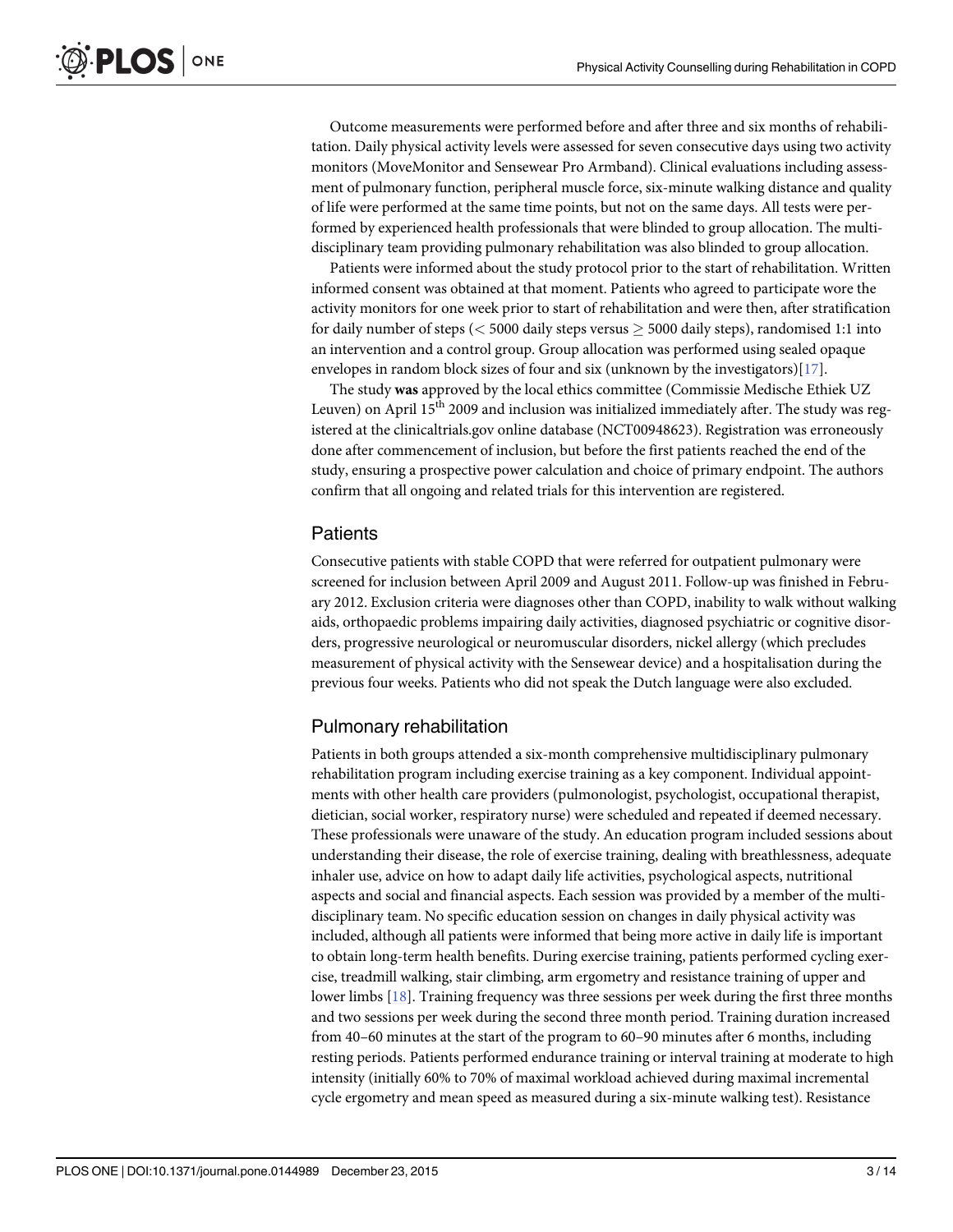<span id="page-3-0"></span>training consisted of three sets of eight repetitions with an intensity of 70% of one-repetition maximum. The overall training load was increased gradually during the course of the program, using a Borg scale rating of 4 to 6 on dyspnoea or perceived exertion as an indicator of adequate training intensity [\[19\]](#page-12-0).

# Physical activity counselling program and sham attention program

The intervention group participated in a physical activity counselling program, consisting of eight individual sessions. These sessions were spread out over the six-month rehabilitation program. Each session lasted for 20 to 30 minutes. During the initial counselling session, the patients' motivation to change physical activity behaviour and their confidence to actually perform this change (self-efficacy) were evaluated on a scale from 0 to 10 [\[20,](#page-12-0) [21\]](#page-12-0). Physical activity levels were assessed objectively during the week prior to each session, using a Sensewear Pro Armband. During the counselling sessions, feedback on physical activity levels was provided and, depending on the patient's motivation to change, different counselling approaches were used. The communication style used during the counselling sessions emphasized a collaborative, empathic, non-judgmental atmosphere. When patients reported high scores on motivation to change ( $\geq$ 8/10) the focus of the counselling intervention was on action planning, goal setting, facilitating barrier identification, and relapse prevention [\[22\]](#page-12-0). In the case of low scores on motivation  $(\leq 8/10)$  we aimed to enhance motivation by using a communicative approach based on motivational interviewing. We tried to help these patients to explore their ambivalence towards change and to express their reasons for change (e.g. a decisional balance exercise was performed by asking individuals to list benefits and costs of changing and not changing behavior in parallel columns). In contrast to an expert model (asking questions and giving advice) we followed the spirit of motivational interviewing to gradually enhance motivation of these patients towards behaviour change. All counselling sessions were carried out before or after the regular exercise training sessions by a research assistant that was briefly trained in the principles of motivational interviewing prior to start of the study. All research assistants were Master in Science in Physiotherapy and had no prior experience with the motivational interviewing approach. They all had however an exercise physiology background and specific expertise in respiratory physiotherapy. Prior to the start of inclusion, three individual training sessions of 60 minutes in the principles of motivational interviewing were organised by an experienced health psychologist (FD). No formal assessment was performed to grade the skill levels of the providers, but interviews with patients were video-taped and discussed with the health psychologist involved in the study design. The latter was done in individual or group sessions over the first few months of the study.

Patients in the control group received a sham attention program. Duration and timing of the individualized sessions were similar to the intervention group, but the general health status of the patient and the progression during training was discussed during the conversations. Intermediate evaluation of physical activity was performed, but no structured feedback was provided.

# Physical activity assessments

Physical activity measurements were performed with two activity monitors, the Minimod<sup> $48$ </sup> (McRoberts BV, The Hague, the Netherlands) and the SenseWear Pro Armband (SWA; Body-Media, Inc., Pittsburgh, PA, USA).

The Minimod is a small (64x62x13mm) and lightweight device (68gram, including batteries) that contains a three-axial piezocapacitive sensor measuring at high time-resolution (100Hz). The piezocapacitive sensor enables the measurement of both static and dynamic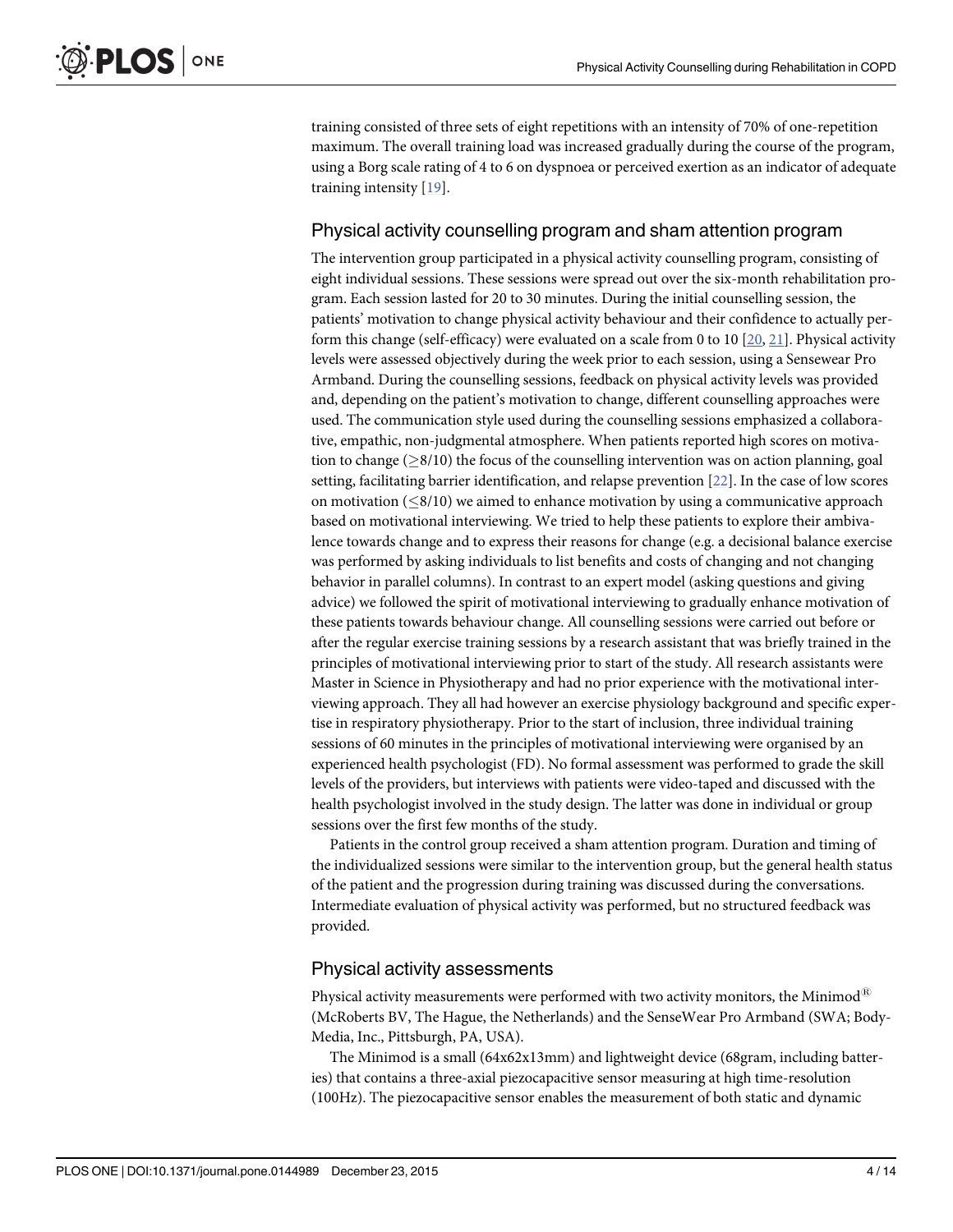<span id="page-4-0"></span>accelerations in a range of  $-2/+2g$  with a resolution of 2mg. In this trial the device was used to assess daily walking time.The Minimod was inserted in an elastic belt and positioned on the lower back at the height of the second lumbar vertebra, nearby the body's centre of mass, according to the instructions of the manufacturer. This device has recently been validated in patients with COPD [\[23\]](#page-12-0).

The Sensewear Pro Armband (85x54x20mm, 79g) is worn on the right upper arm and integrates information from a biaxial accelerometer with signals from non-invasive sensors measuring physical parameters such as changes in body temperature, near body ambient temperature, heat flux, and galvanic skin resistance. Together with individual characteristics including gender, age, height and body mass these monitors' outcomes are used to estimate energy expenditure utilizing proprietary equations developed by the manufacturer. The device has recently been validated in patients with COPD [\[24,](#page-12-0) [25\]](#page-12-0). After analysis of raw data the daily time spent performing various intensities of activity (expressed in metabolic equivalents or METs) were evaluated. In this trial, the time spent at an energy expenditure above 3.6 METs was considered at least moderate intense activity time. The time spent at an energy expenditure above 2.0 METs was considered at least mild intense activity time.

Daily walking time (MoveMonitor) and daily time spent in at least moderate intense activities (the time spent at an energy expenditure above 3.6 metabolic equivalents of task (METs); SenseWear) were a priori defined as primary outcomes of the study. Daily steps (MoveMonitor) and time spent in at least mild intense activities (the time spent at an energy expenditure above 2.0 METs; SenseWear) were secondary outcomes.

Assessments were performed on 7 consecutive days and patients were instructed to wear the activity monitors continuously from waking up until going to bed, except during showering or bathing. A break of one week was introduced in the rehab program to perform the three months evaluation. Days during which patients wore an activity monitor for less than 8 hours were not counted when calculating average values. Valid measurements were obtained on 5±1 days (baseline),  $5\pm1$  days (three months) and  $4\pm1$  days (six months) respectively. Only week days (Monday to Friday) were used in the analysis to minimise the measurement variability [[16](#page-11-0)].

#### Clinical assessments

Spirometry and whole body plethysmography were performed according to the European Respiratory Society guidelines for pulmonary function testing (Jaeger Master Screen Body; CareFusion; Germany)[ $26$ ]. Diffusing capacity for carbon monoxide was measured by the single breath method [[27](#page-12-0)].

Functional exercise performance was measured by a 6MWD test in a 50m corridor. Standardized encouragement was provided [[28](#page-12-0)]. The best of two tests was used and related to reference values [\[29\]](#page-12-0).

Isometric quadriceps force was quantified using a Cybex Norm Dynamometer (Cybex<sup> $\mathcal{R}$ )</sup> Norm, Enraf Nonius, Delft, the Netherlands). Peak extension torque was measured at 60° of knee flexion. At least 3 measurements were obtained and the highest reproducible value was taken into analysis. Reference values have been developed in our laboratory [\[30\]](#page-12-0).

The Chronic Respiratory Disease Questionnaire (CRDQ) was used to assess health-related quality of life [[31](#page-12-0)]. This 20-item questionnaire scores quality of life in 4 domains (dyspnoea, mastery, emotional functioning and fatigue). Higher scores indicate a better quality of life.

#### Statistical analysis

We anticipated a mean increase in daily walking time of  $10 \pm 20$  minutes/day after 6 months of rehabilitation in the control group (based on findings of Pitta et al  $[32]$  $[32]$  $[32]$ ) and of  $25 \pm 20$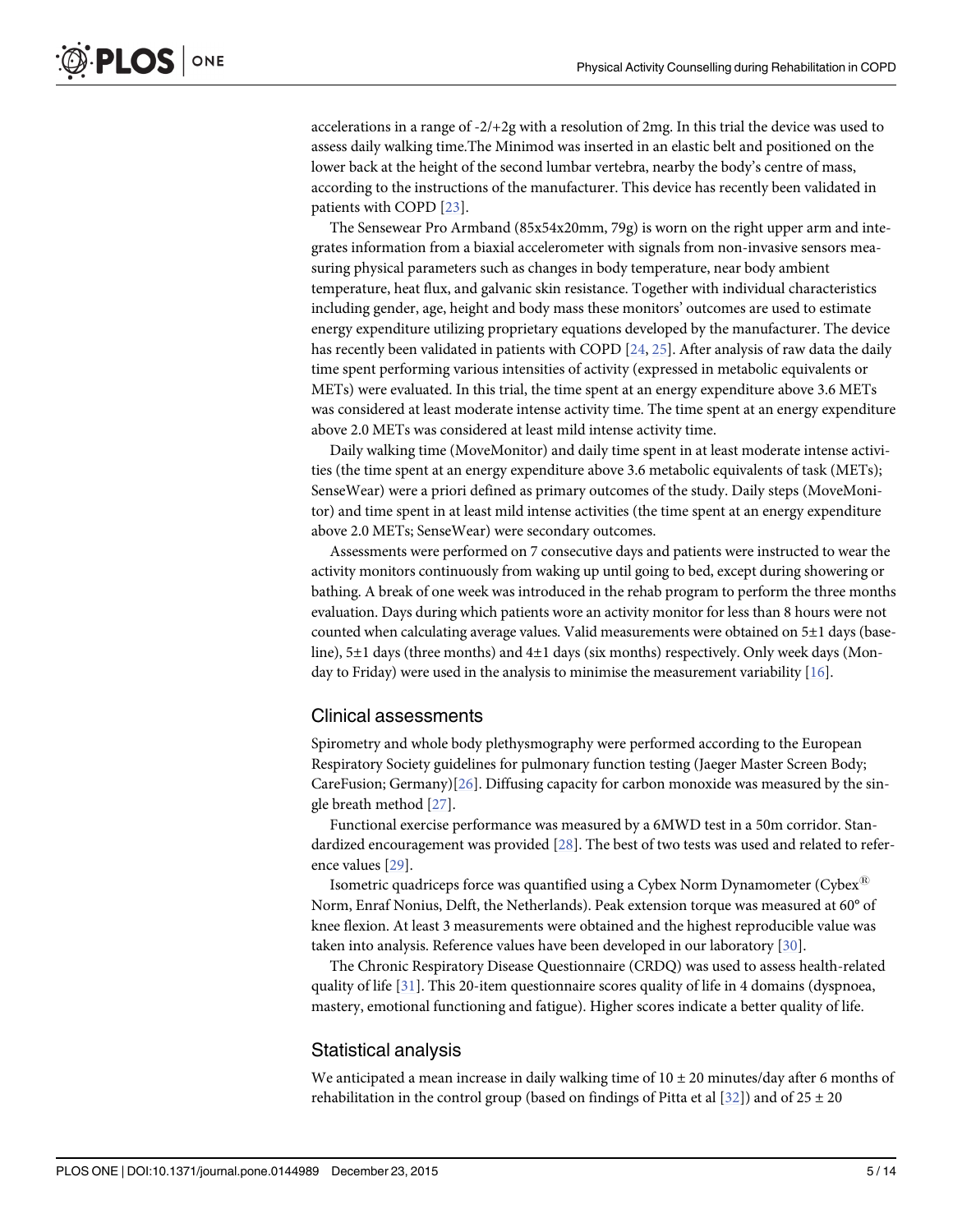<span id="page-5-0"></span>minutes/day in the intervention group. The additional 15 minutes increase were based on average improvements of  $\sim$ 2000 steps (equivalent to about 20 minutes of daily walking) or  $\sim$ 30% increase in physical activity that were reported after pedometer based physical activity counselling interventions in various populations [[33](#page-12-0)]. Twenty-nine patients in every group were needed to show a statistically significant difference between groups with a degree of certainty (statistical power) of 80% and a risk for a type I error ( $\alpha$ ) < 5%. Anticipating a drop-out rate of about 40%, based on typical drop-out numbers in our six-month program [[32\]](#page-12-0), a total number of 80 patients were randomised.

All statistical analyses were performed with SAS 9.3. Continuous variables were expressed as means ± standard deviations or as medians [interquartile range; IQR] (if data were not normally distributed). All statistical analyses were performed with SAS 9.3. Continuous variables were expressed as means ± standard deviations or as medians [interquartile range; IQR] (if data were not normally distributed). Intervention<sup>\*</sup>time interaction effects were evaluated using mixed models (after log transformation of physical activity variables which were not normally distributed). Daylight time (as a proxy for season) was systematically included as a covariate in the model. Time between sunrise and sunset was 763±198 min at baseline, 733±169 min at three months and 704±181 min at six months. Post-hoc comparisons were performed with Tukey tests. Baseline physical (in)activity (based on median split of 33 minutes of walking per day) was added to the model to compare changes in physical activity between inactive and active patients.

We only performed a per-protocol analysis. Intention-to-treat analysis was not possible as we did not obtain follow-up data in patients that dropped out from the study.

#### **Results**

The patient flow is summarised in [Fig 1](#page-6-0). One hundred and seventy patients were screened before the start of rehabilitation and 89 were eligible for inclusion. Main reasons for ineligibility were the absence of COPD, nickel allergy, orthopaedic problems influencing daily physical activity levels, inability to speak Dutch and cognitive disorders. Nine patients declined to participate, hence 80 patients (age  $66\pm7$  yrs, 81% male,  $FEV_1$  45 $\pm16$ % of the predicted value) were randomised into the intervention ( $n = 40$ ) and the control group ( $n = 40$ ). During the first three months of rehabilitation, 19 patients (23%) dropped out of the study (10 in the intervention group, 9 in the control group), whereas 11 (14%) patients dropped out during the second three-month period (2 in the intervention group, 9 in the control group). Consequently, 28 patients in the intervention group and 22 patients in the control group completed the intervention (62.5% of the initial study population). Eighty-two per cent of planned counselling sessions were actually delivered to the patients who completed the study. Two patients withdrew their consent during the program, whereas the remained dropped out of the rehabilitation program, due to severe respiratory worsening ( $n = 6$ ), orthopaedic problems ( $n = 3$ ), oncological problems ( $n = 3$ ), or personal reasons ( $n = 16$ ) and were either not capable or unwilling to perform any follow up measurements and therefore lost-to follow up.

Baseline characteristics [\(Table 1](#page-6-0)) are similar in the intervention and control groups with the exception of measurements of daily physical activity, with median values that were higher in the intervention group. All baseline measurements (including measurements of physical activity) were comparable in patients who completed the study and those who dropped out. Results at three months were similar when including or excluding those patients that dropped out from the study in the second part of the six-month program. Therefore only results of patients that completed the six-month program are shown.

[Fig 2](#page-7-0) depicts the relative changes in physical activity levels after three and six months of rehabilitation compared to baseline. No intervention\*time interaction effects were observed for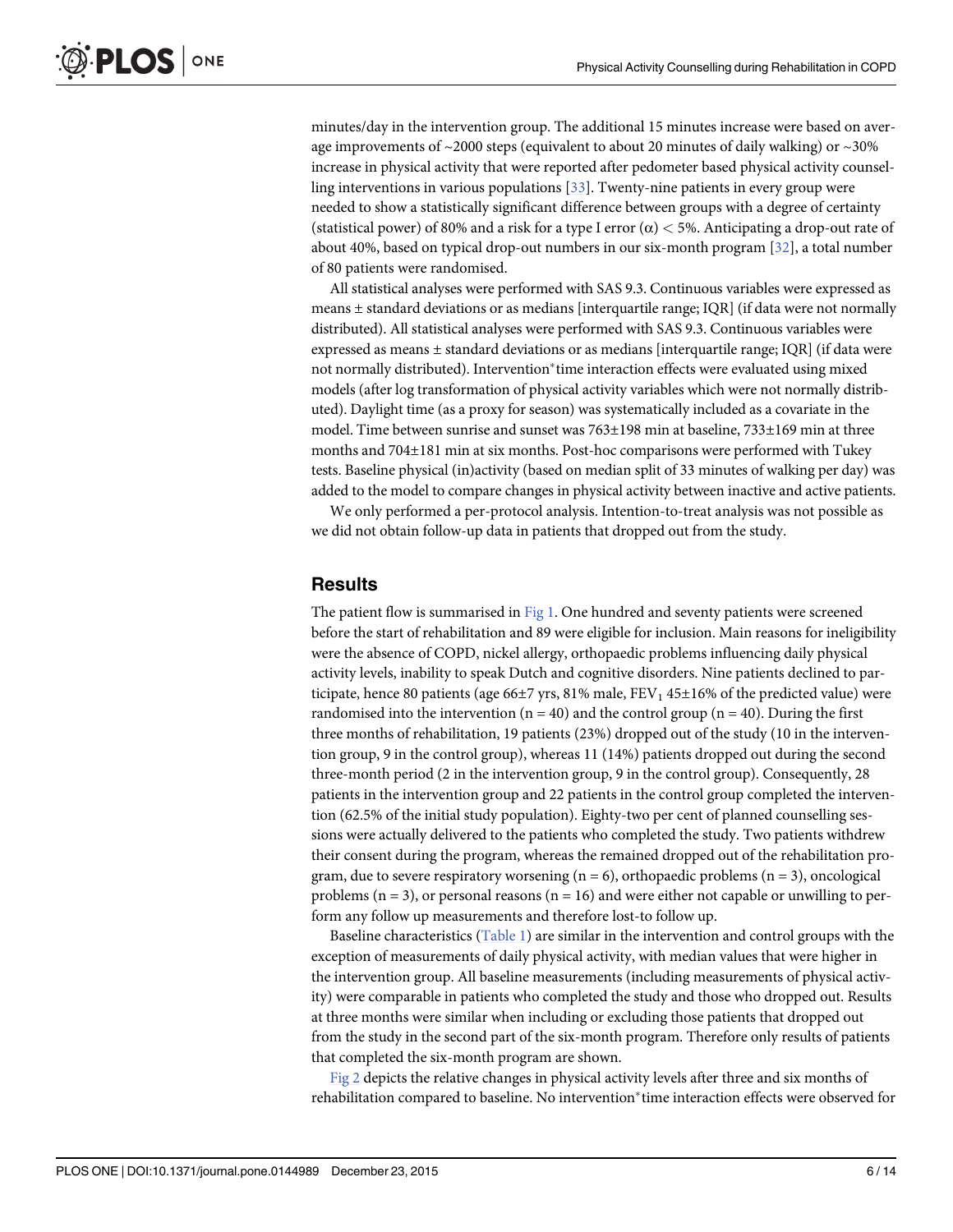

#### [Fig 1. P](#page-5-0)atient flow chart.

doi:10.1371/journal.pone.0144989.g001

#### [Table 1.](#page-5-0) Baseline characteristics.

| Variable                    | Intervention ( $n = 40$ ) | Control ( $n = 40$ ) |
|-----------------------------|---------------------------|----------------------|
| Age (yrs)                   | 66±7                      | 67±8                 |
| Gender (% male)             | 86                        | 79                   |
| BMI (kgm <sup>-2</sup> )    | 26±6                      | 25±6                 |
| $FEV1$ (%pred)              | 45±14                     | 46±18                |
| $FEV1/FVC$ (%)              | 40±10                     | 41±12                |
| FRC (%pred)                 | 156±35                    | $159 + 41$           |
| TLco (%pred)                | 45±14                     | $52 + 19$            |
| 6MWD (m)                    | 418±103                   | 420±115              |
| 6MWD (%pred)                | 64±16                     | 66±18                |
| QF (%pred)                  | $69 + 17$                 | 77±22                |
| CRDQ total score (20-100)   | 78±17                     | 84±13                |
| Daily walking time (min)    | $33$ [16-47]              | 29 [17-44]           |
| Daily steps (n)             | 3408 [1732-5709]          | 2574 [1592-4631]     |
| Daily Time > 3.6 METs (min) | $17$ [4-50]               | $12$ [2-26]          |
| Daily Time > 2.0 METs (min) | 40 [17-109]               | 34 [17-69]           |
|                             |                           |                      |

Data are mean  $\pm$  std or median [interquartile range]. BMI = body mass index, FEV1 = forced expiratory volume in one second, FRC = functional residual capacity, TLco = diffusion capacity for carbon monoxide, 6MWD = six-minute walking distance, QF = quadriceps force, CRDQ = Chronic Respiratory Disease Questionnaire, Daily time > 3.6 METs = daily time spent in activities with an intensity of at least 3.6 metabolic equivalents (moderate and vigorously intense activity), Daily time > 2.0 METs = daily time spent in activities with an intensity of at least 2.0 metabolic equivalents (mild, moderate and vigorously intense activity).

doi:10.1371/journal.pone.0144989.t001

<span id="page-6-0"></span>PLOS ONE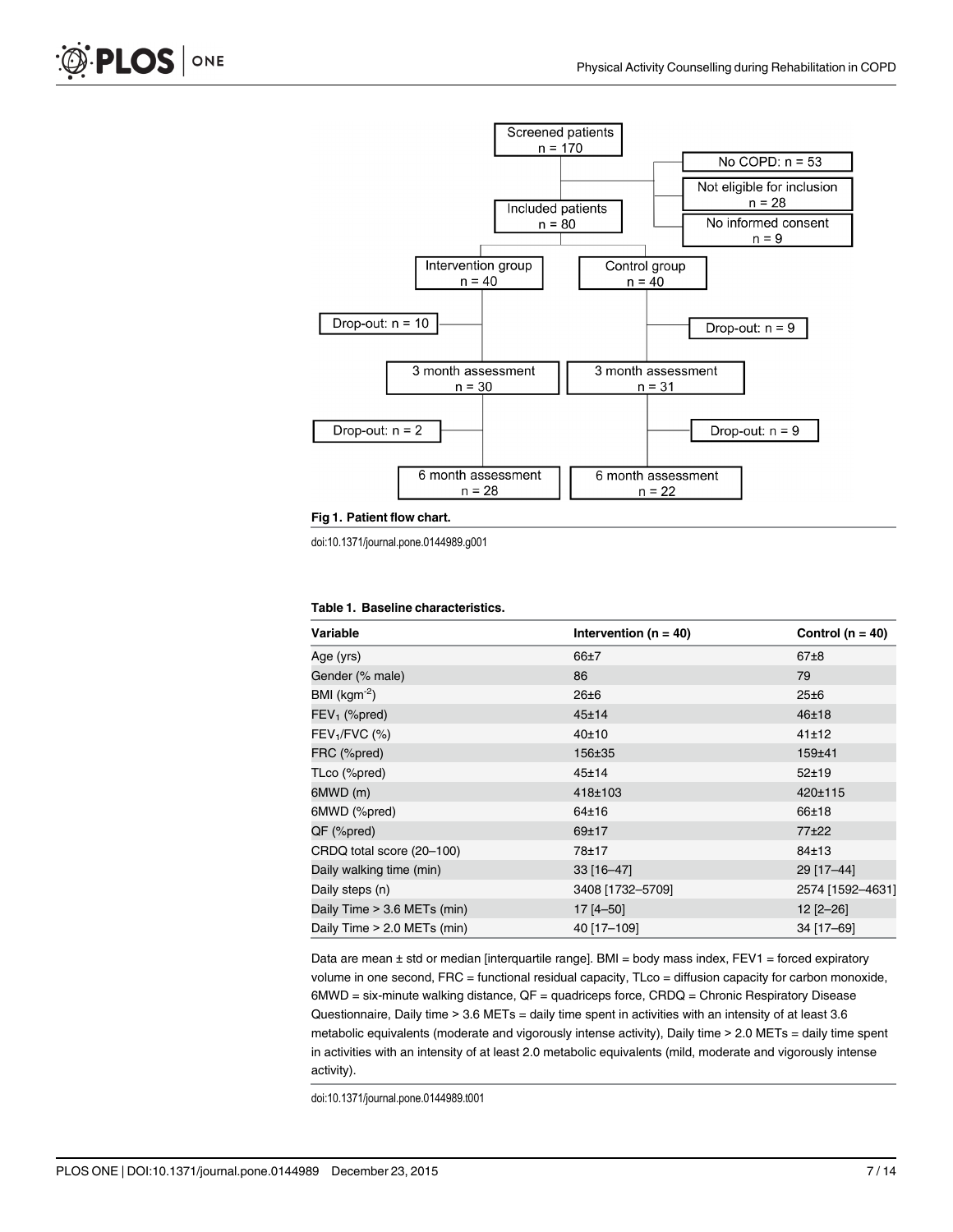<span id="page-7-0"></span>

[Fig 2. R](#page-5-0)elative changes in daily time spent walking, daily steps, daily time spent in at least moderate intense activities (>3.6 metabolic equivalents) and at least mild intense activities (>2.0 metabolic equivalents) after three months (3m) and after six months of rehabilitation (6m) compared to baseline. Data are expressed as percentage of change of least square means compared to baseline. No intervention\*time effects were observed. \* indicates time effect for the whole group (p<0.05 compared to baseline).

doi:10.1371/journal.pone.0144989.g002

the physical activity outcomes. A significant time effect ( $p<0.05$ ) for the whole group was observed for daily steps and daily time spent in at least mild intense (>2.0 METs) activities but not for daily walking time and daily time spent in at least moderate intense (>3.6 METs) activities. At three months, steps (+3%) and daily time spent in at least mild intense activity (+10%) were significantly higher compared to baseline, but not at six months (+1% in both variables).

[Fig 3](#page-8-0) reflects changes in physical activity in patients that are inactive or active at baseline (based on a median split for daily walking time). No interaction effects between baseline physical activity and intervention effects were observed (all p-values > 0.05). Physical activity did not change differently in inactive and active patients at baseline (all p-values  $> 0.05$ ). [Fig 3](#page-8-0) suggests however that active patients have a more heterogeneous response in terms of physical activity.

Patients in the intervention and control group obtained similar increases in six minute walking distance (47 $\pm$ 78 vs. 36 $\pm$ 51m at 3 months; 43 $\pm$ 101 vs. 36 $\pm$ 58m at 6 months vs. baseline), quadriceps force (14±26 vs. 12±24% at 3 months; 13±23 vs. 9±14% at 6 months vs. baseline), and CRDQ score (23±14 vs. 19±12 points at 3 months; 19±21 vs. 17±14 points at 6 months vs.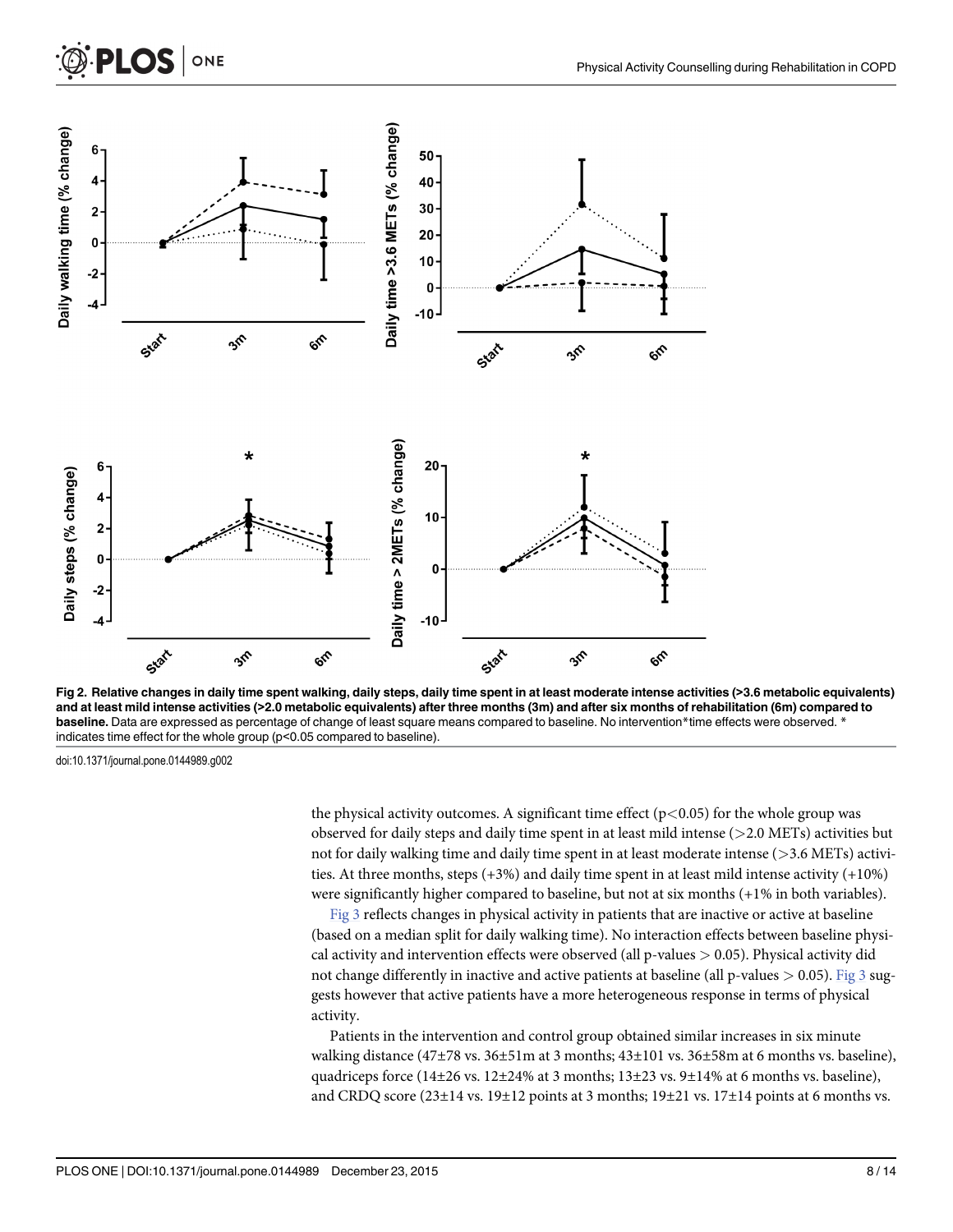<span id="page-8-0"></span>

[Fig 3. A](#page-7-0)bsolute changes in daily time spent walking, daily steps, daily time spent in at least moderate intense activities (>3.6 metabolic equivalents) and at least mild intense activities (>2.0 metabolic equivalents) after three months (3m) and after six months of rehabilitation (6m) in active and inactive patients at baseline. A median split of baseline physical activity level is performed for each variable. Data are analysed using mixed models including daylight time as covariate. Box plots indicate median, quartile 1 and 3 and percentile 10 and 90. No Interaction effects (p<0.05) between baseline physical activity and time were identified.

doi:10.1371/journal.pone.0144989.g003

baseline). Results after three and six months of rehabilitation were significantly higher compared to baseline values. Lung function measurements did not change throughout rehabilitation in either study group.

#### **Discussion**

This study aimed to investigate the effectiveness of an individual activity counselling intervention in addition to pulmonary rehabilitation in terms of daily physical activity patients with moderate to very severe COPD. Despite clinically relevant improvements in exercise tolerance and health-related quality of life, improvements in daily physical activity levels were small in both groups. The addition of individual activity counselling did not enhance activity behaviour in our patient sample.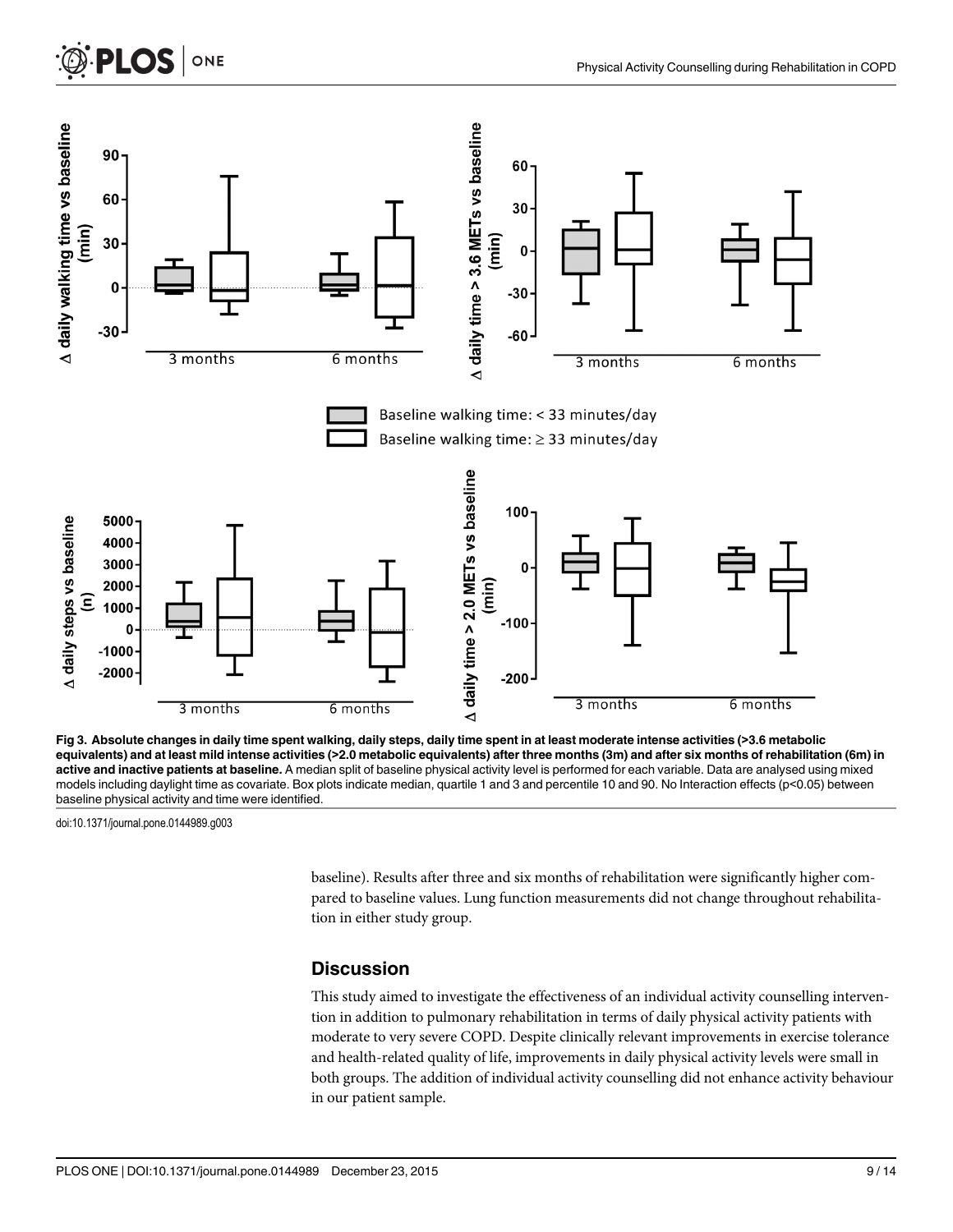# <span id="page-9-0"></span>Interpretation of findings

Our pulmonary rehabilitation program enhanced exercise tolerance (+45m in six-minute walking distance) and health-related quality of life  $(+21)$  points in CRDQ total score) in patients with moderate to very severe COPD to a similar extent as reported previously in our program [\[18](#page-12-0), [32\]](#page-12-0). The observed increases in six-minute walking distance and Chronic Respiratory Disease Questionnaire score exceeded the proposed minimal important difference for these measures [[34,](#page-12-0) [35\]](#page-12-0). The effects of pulmonary rehabilitation programs in terms of physical activity levels in literature are heterogeneous, ranging from no change to a 40% increase [[36](#page-12-0)]. Part of the problem with all of these former trials is the absence of treatment fidelity measures. However, our findings for different physical activity outcomes lie within the range reported in literature.

Elements of motivational interviewing have been used to alter physical activity behaviour in various populations other than COPD including patients with cancer, type II diabetes [\[37\]](#page-12-0), obesity [[38](#page-12-0)], congestive heart failure [[39](#page-13-0)], adults at risk for cardiovascular disease [[40](#page-13-0), [41](#page-13-0)] and healthy adults  $[42, 43]$  $[42, 43]$  $[42, 43]$ . Meta-analysis reveals that this intervention only yields a significant increase in physical activity levels in a minority of published trials in chronic disease populations [\[44\]](#page-13-0).

In most studies, unfortunately, physical activity was quantified using questionnaires. The use of self-report instead of objective measurements might have overestimated changes in physical activity in the positive trials. Altenburg et al [[15](#page-11-0)] evaluated the effect of adding individual activity counselling based on motivational interviewing to a rehabilitation program using a pedometer. The authors reported a 15–20% increase in daily steps in the intervention group, compared with a 5–10% decrease in the control patients who only received pulmonary rehabilitation, confirming our lack of change in physical activity after pulmonary rehabilitation [\[15\]](#page-11-0). Baseline physical activity levels were similar in the study of Altenburg et al. and our study. In contrast with our study, during which feedback on physical activity levels was only provided during scheduled study visits, the patients constantly received instant feedback from a pedometer to continuously provide feedback on their current physical activity levels [\[15\]](#page-11-0). This might be a useful tool in short-term goal setting, providing an incentive towards a higher daily physical activity level  $[45]$ . The long-term effect of this intervention might be limited, as the difference between groups disappeared one year after the end of the intervention in the study of Altenburg et al [[15](#page-11-0)].

The minimal important difference in terms of physical activity outcomes has not yet been reported in patients with COPD. ASCM guidelines propose that elderly people should engage in 30 minutes of moderate intense physical activity on at least five days per week in order to improve and maintain their health  $[46]$ . It is suggested that this translates to a daily average step count of approximately 7000 steps  $[47]$  $[47]$  $[47]$ . However, in patients with advanced COPD these goals might not be realistic [[48](#page-13-0)]. The aim of an activity enhancing intervention should be to reduce sedentary behaviour and to set individual goals of physical activity in light of their disease status, symptoms and past health behaviour [[49](#page-13-0)].

#### Methodological considerations

Our patients were markedly inactive during baseline assessment. Baseline physical activity levels were lower compared with previous studies performed in the same centre in patients with similar age and disease severity (e.g. mean daily walking time of 40 minutes compared to 44 and 55 minutes respectively) $[3, 32]$  $[3, 32]$  $[3, 32]$  $[3, 32]$ . We assessed physical activity behaviour with the Sensewear armband (79g) and the MoveMonitor activity monitor (68g), whereas the older trials used an older version of this device, the Dynaport activity monitor, which consists of a waist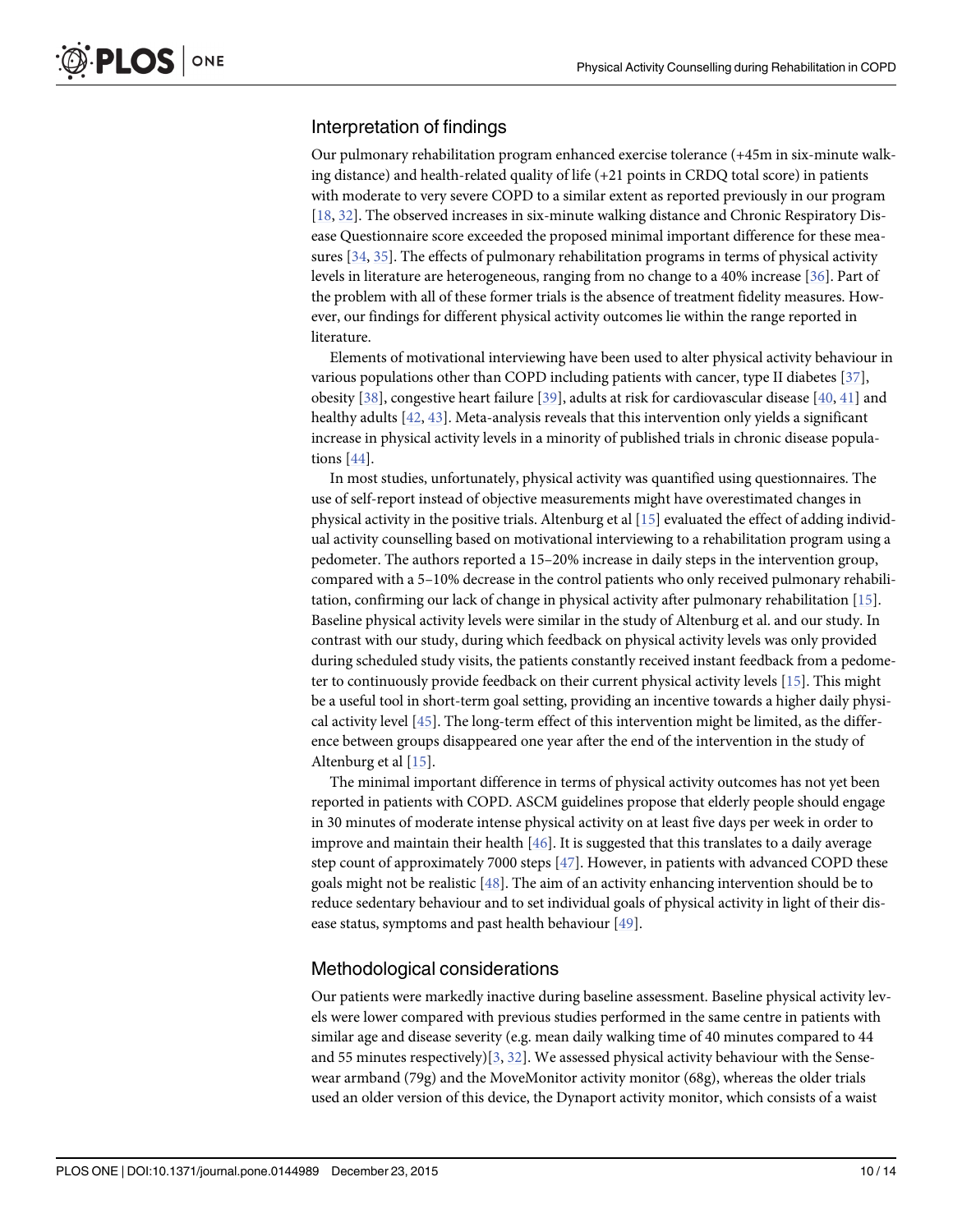<span id="page-10-0"></span>and a leg sensor, connected to a wire (total weight 375g). Possibly patients were more continuously aware of wearing an activity monitor when wearing the bulky device, which might have influenced physical activity behaviour.

Although the used devices have proven general validity to assess physical activity levels in patients with COPD [\[23,](#page-12-0) [24\]](#page-12-0), we did not specifically calibrate every individual device. Therefore, occasional measurement errors cannot be excluded.

We could speculate that the timing of the counselling intervention was not optimal. We were targeting very inactive patients that were by default confronted with a sudden increase in the amount and intensity of their physical activities (i.e. three 90-minute high-intensity exercise sessions per week). Possibly, this might have affected the patients' readiness for inducing an extra increase in activities at home. In a future trial, it would be interesting to provide the same intervention in the final stage of pulmonary rehabilitation (e.g. during the final four weeks) and during the first months after the end the program. This period would typically be the period that people are expected to translate the gains in physical capacity into a more active lifestyle, in order to maintain training results on the longer term. Further research is needed to investigate the mode of delivery of behavioural interventions in patients with COPD during pulmonary rehabilitation programs.

Also, we did not systematically record adherence to the pulmonary rehabilitation program. Consequently we cannot exclude the possibility that attendance rates were different between study groups. The similar increase in exercise tolerance and health-related quality of life however suggests that adherence was sufficiently high in both groups.

Lastly, we acknowledge that the health care providers did not have prior experience with the MI approach which might have been a problem. The current approach was however chosen on purpose to make our intervention clinically feasible and broadly applicable. The potential feasibility of this approach is also supported by recently published data showing that an MI intervention can be effectively applied by a physical activity specialist after two training sessions [\[50](#page-13-0)]. However, it would be reasonable to speculate that aspects such as training and experience of motivational interviewing methods influence the effectiveness and we cannot rule out that this might have improved the effectiveness of our intervention. Additionally both the intervention and sham control intervention were delivered by the same research assistants, but both type of sessions were recorded and viewed by a health psychologist to prevent contamination.

#### **Conclusions**

This trial found no additional effect of eight individual activity counselling sessions during pulmonary rehabilitation to enhance physical activity levels in inactive patients with severe COPD. The optimisation of individual behavioural changes during pulmonary rehabilitation warrants further investigation.

#### Supporting Information

[S1 CONSORT Checklist.](http://www.plosone.org/article/fetchSingleRepresentation.action?uri=info:doi/10.1371/journal.pone.0144989.s001) CONSORT 2010 checklist. (DOC)

[S1 Protocol.](http://www.plosone.org/article/fetchSingleRepresentation.action?uri=info:doi/10.1371/journal.pone.0144989.s002) Study protocol as approved by the local ethical committee. (DOC)

#### Acknowledgments

The authors would like to thank Veronica Barbier, Iris Coosemans, Ilse Muylaert and the whole staff of both the Respiratory Rehabilitation Department and Clinical Trial Unit at the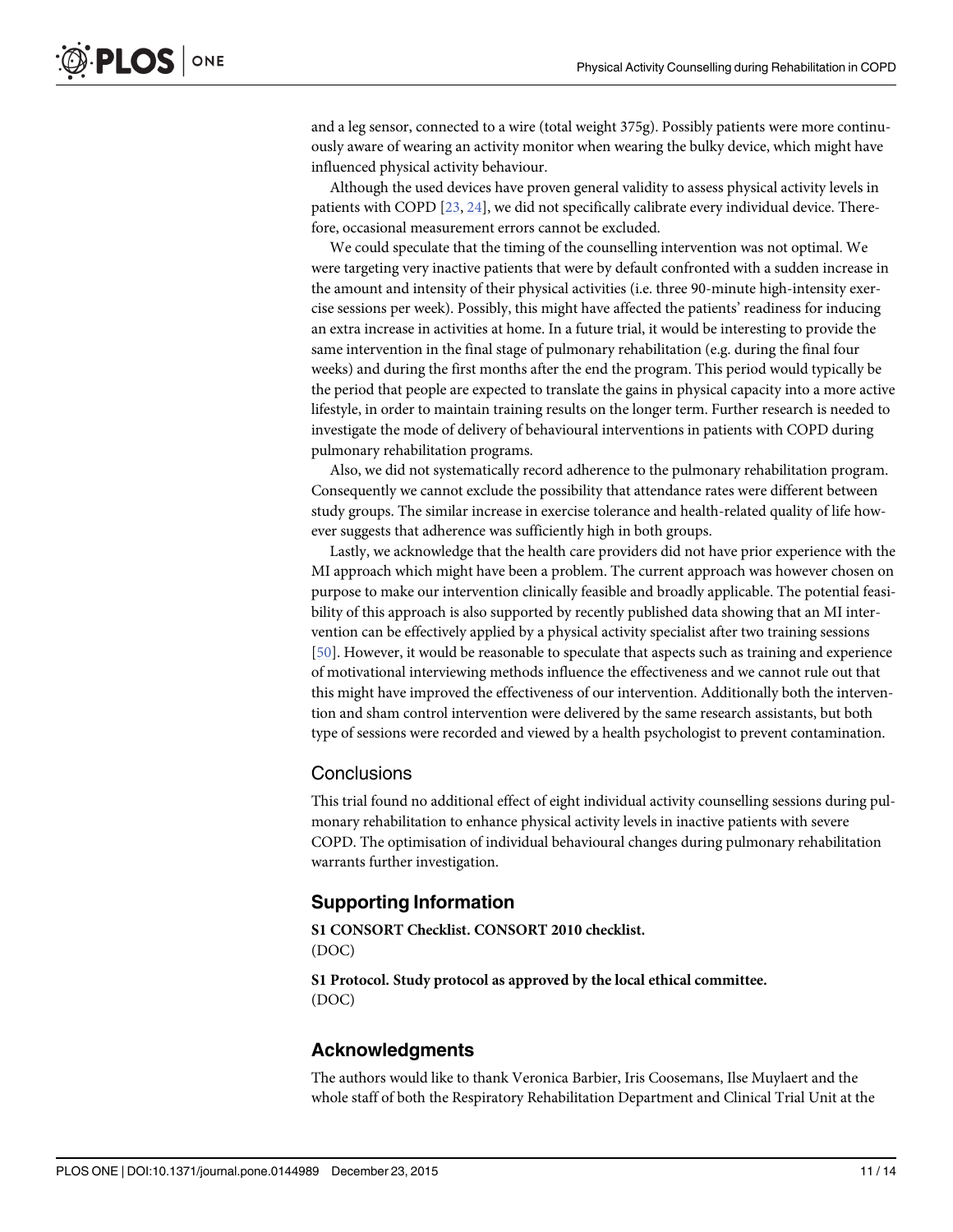<span id="page-11-0"></span>University Hospitals Gasthuisberg, Leuven, Belgium for providing the exercise training and performing the clinical tests. Hans Scheers is acknowledged for his assistance in the data analysis.

# Author Contributions

Conceived and designed the experiments: CB DL HVR WJ MD RG FD TT. Performed the experiments: CB DL HVR HD. Analyzed the data: CB DL HVR HD TT. Wrote the paper: CB DL HVR HD WJ MD RG FD TT.

# References

- [1.](#page-1-0) Vorrink SN, Kort HS, Troosters T, Lammers JW. Level of daily physical activity in individuals with COPD compared with healthy controls. Respir Res. 2011; 12:33. doi: [10.1186/1465-9921-12-33](http://dx.doi.org/10.1186/1465-9921-12-33) PMID: [21426563](http://www.ncbi.nlm.nih.gov/pubmed/21426563)
- [2.](#page-1-0) Decramer M, De BF, Del PA, Marinari S. Systemic effects of COPD. Respir Med. 2005; 99 Suppl B:S3– 10. PMID: [16219454](http://www.ncbi.nlm.nih.gov/pubmed/16219454)
- [3.](#page-1-0) Pitta F, Troosters T, Spruit MA, Probst VS, Decramer M, Gosselink R. Characteristics of physical activities in daily life in chronic obstructive pulmonary disease. Am J Respir Crit Care Med. 2005; 171 (9):972–7. PMID: [15665324](http://www.ncbi.nlm.nih.gov/pubmed/15665324)
- [4.](#page-1-0) Garcia-Aymerich J, Lange P, Benet M, Schnohr P, Anto JM. Regular physical activity reduces hospital admission and mortality in chronic obstructive pulmonary disease: a population based cohort study. Thorax. 2006; 61(9):772–8. PMID: [16738033](http://www.ncbi.nlm.nih.gov/pubmed/16738033)
- [5.](#page-1-0) Lacasse Y, Goldstein R, Lasserson TJ, Martin S. Pulmonary rehabilitation for chronic obstructive pulmonary disease. Cochrane Database Syst Rev. 2006;(4: ):CD003793. PMID: [17054186](http://www.ncbi.nlm.nih.gov/pubmed/17054186)
- [6.](#page-1-0) Puhan MA, Mador MJ, Held U, Goldstein R, Guyatt GH, Schunemann HJ. Interpretation of treatment changes in 6-minute walk distance in patients with COPD. Eur Respir J. 2008; 32(3):637–43. doi: [10.](http://dx.doi.org/10.1183/09031936.00140507) [1183/09031936.00140507](http://dx.doi.org/10.1183/09031936.00140507) PMID: [18550610](http://www.ncbi.nlm.nih.gov/pubmed/18550610)
- [7.](#page-1-0) Troosters T, Casaburi R, Gosselink R, Decramer M. Pulmonary rehabilitation in chronic obstructive pulmonary disease. Am J Respir Crit Care Med. 2005; 172(1):19–38. PMID: [15778487](http://www.ncbi.nlm.nih.gov/pubmed/15778487)
- [8.](#page-1-0) Cindy Ng LW, Mackney J, Jenkins S, Hill K. Does exercise training change physical activity in people with COPD? A systematic review and meta-analysis. Chron Respir Dis. 2012; 9(1):17–26. 1479972311430335 [pii]; doi: [10.1177/1479972311430335](http://dx.doi.org/10.1177/1479972311430335) PMID: [22194629](http://www.ncbi.nlm.nih.gov/pubmed/22194629)
- [9.](#page-1-0) Thorpe O, Johnston K, Kumar S. Barriers and Enablers to Physical Activity Participation in Patients With COPD: A SYSTEMATIC REVIEW. J Cardiopulm Rehabil Prev. 2012; 32(6):359–69. PMID: [22941449](http://www.ncbi.nlm.nih.gov/pubmed/22941449)
- [10.](#page-1-0) Heckman CJ, Egleston BL, Hofmann MT. Efficacy of motivational interviewing for smoking cessation: a systematic review and meta-analysis. Tob Control. 2010; 19(5):410–6. doi: [10.1136/tc.2009.033175](http://dx.doi.org/10.1136/tc.2009.033175) PMID: [20675688](http://www.ncbi.nlm.nih.gov/pubmed/20675688)
- [11.](#page-1-0) Brug J, Spikmans F, Aartsen C, Breedveld B, Bes R, Fereira I. Training dietitians in basic motivational interviewing skills results in changes in their counseling style and in lower saturated fat intakes in their patients. J Nutr Educ Behav. 2007; 39(1):8–12. PMID: [17276321](http://www.ncbi.nlm.nih.gov/pubmed/17276321)
- [12.](#page-1-0) Smedslund G, Berg RC, Hammerstrom KT, Steiro A, Leiknes KA, Dahl HM, et al. Motivational interviewing for substance abuse. Cochrane Database Syst Rev. 2011;(5: ):CD008063. doi: [10.1002/](http://dx.doi.org/10.1002/14651858.CD008063.pub2) [14651858.CD008063.pub2](http://dx.doi.org/10.1002/14651858.CD008063.pub2) PMID: [21563163](http://www.ncbi.nlm.nih.gov/pubmed/21563163)
- [13.](#page-1-0) Bennett JA, Lyons KS, Winters-Stone K, Nail LM, Scherer J. Motivational interviewing to increase physical activity in long-term cancer survivors: a randomized controlled trial. Nurs Res. 2007; 56(1):18–27. PMID: [17179870](http://www.ncbi.nlm.nih.gov/pubmed/17179870)
- [14.](#page-1-0) de Blok BM, de Greef MH, ten Hacken NH, Sprenger SR, Postema K, Wempe JB. The effects of a lifestyle physical activity counseling program with feedback of a pedometer during pulmonary rehabilitation in patients with COPD: a pilot study. Patient Educ Couns. 2006; 61(1):48–55. PMID: [16455222](http://www.ncbi.nlm.nih.gov/pubmed/16455222)
- [15.](#page-1-0) Altenburg WA, ten Hacken NH, Bossenbroek L, Kerstjens HA, de Greef MH, Wempe JB. Short- and long-term effects of a physical activity counselling programme in COPD: a randomized controlled trial. Respir Med. 2015; 109(1):112–21. S0954-6111(14)00411-9 [pii]; doi: [10.1016/j.rmed.2014.10.020](http://dx.doi.org/10.1016/j.rmed.2014.10.020) PMID: [25499548](http://www.ncbi.nlm.nih.gov/pubmed/25499548)
- [16.](#page-1-0) Demeyer H, Burtin C, Van RH, Hornikx M, Langer D, Decramer M, et al. Standardizing the analysis of physical activity in patients with COPD following a pulmonary rehabilitation program. Chest. 2014; 146 (2):318–27. 1840301 [pii]; doi: [10.1378/chest.13-1968](http://dx.doi.org/10.1378/chest.13-1968) PMID: [24603844](http://www.ncbi.nlm.nih.gov/pubmed/24603844)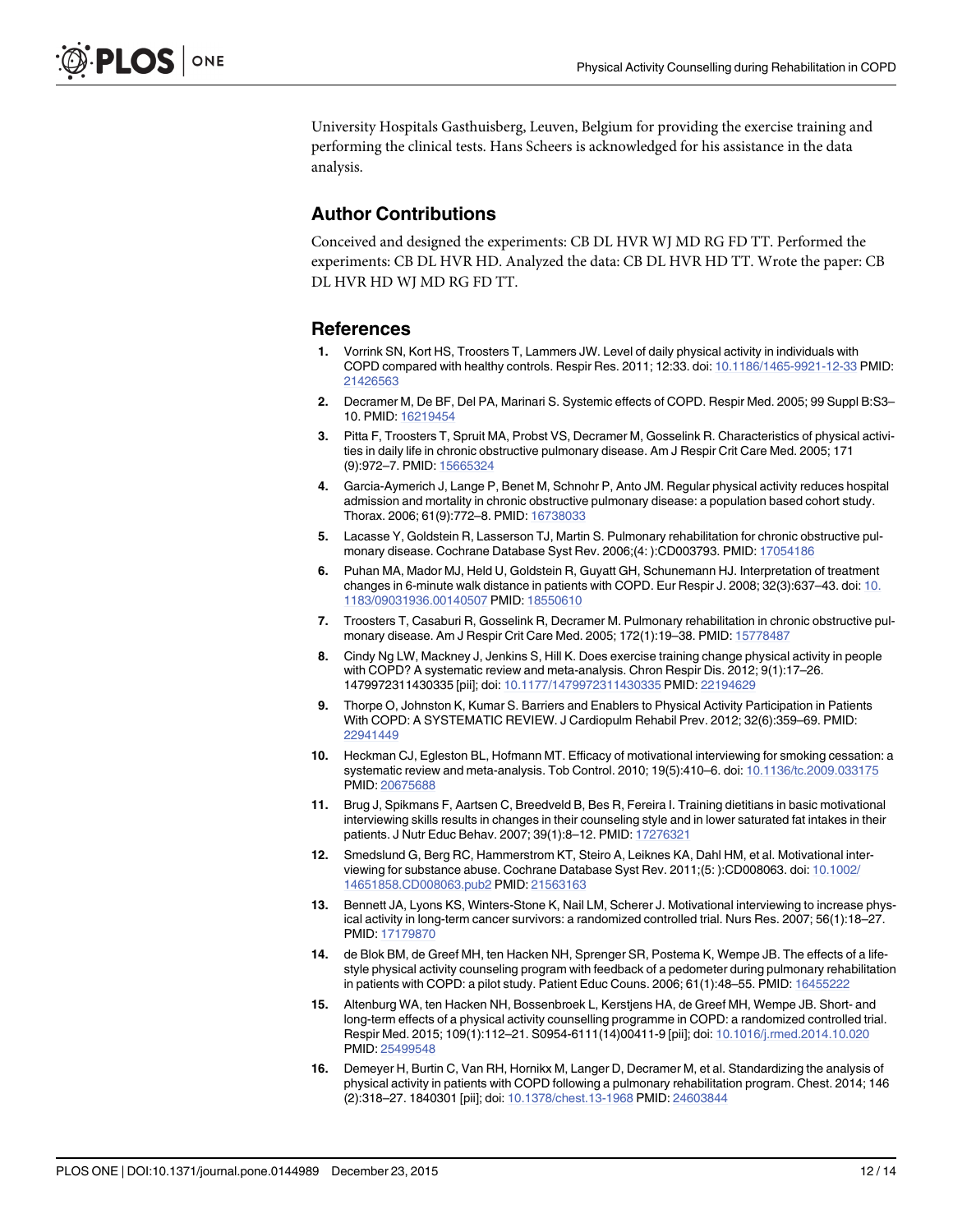- <span id="page-12-0"></span>[17.](#page-2-0) Doig GS, Simpson F. Randomization and allocation concealment: a practical guide for researchers. J Crit Care. 2005; 20(2):187–91. PMID: [16139163](http://www.ncbi.nlm.nih.gov/pubmed/16139163)
- [18.](#page-2-0) Troosters T, Gosselink R, Decramer M. Short- and long-term effects of outpatient rehabilitation in patients with chronic obstructive pulmonary disease: a randomized trial. Am J Med. 2000; 109(3):207– 12. PMID: [10974183](http://www.ncbi.nlm.nih.gov/pubmed/10974183)
- [19.](#page-3-0) Borg GA. Psychophysical bases of perceived exertion. Med Sci Sports Exerc. 1982; 14(5):377–81. PMID: [7154893](http://www.ncbi.nlm.nih.gov/pubmed/7154893)
- [20.](#page-3-0) Miller WR. Enhancing patient motivation for health behavior change. J Cardiopulm Rehabil. 2005; 25 (4):207–9. PMID: [16056066](http://www.ncbi.nlm.nih.gov/pubmed/16056066)
- [21.](#page-3-0) Kaplan RM, Ries AL, Prewitt LM, Eakin E. Self-efficacy expectations predict survival for patients with chronic obstructive pulmonary disease. Health Psychol. 1994; 13(4):366–8. PMID: [7957016](http://www.ncbi.nlm.nih.gov/pubmed/7957016)
- [22.](#page-3-0) Michie S, Hyder N, Walia A, West R. Development of a taxonomy of behaviour change techniques used in individual behavioural support for smoking cessation. Addict Behav. 2011; 36(4):315–9. S0306-4603(10)00337-0 [pii]; doi: [10.1016/j.addbeh.2010.11.016](http://dx.doi.org/10.1016/j.addbeh.2010.11.016) PMID: [21215528](http://www.ncbi.nlm.nih.gov/pubmed/21215528)
- [23.](#page-4-0) Langer D, Gosselink R, Sena R, Burtin C, Decramer M, Troosters T. Validation of two activity monitors in patients with COPD. Thorax. 2009; 64(7):641–2. doi: [10.1136/thx.2008.112102](http://dx.doi.org/10.1136/thx.2008.112102) PMID: [19561287](http://www.ncbi.nlm.nih.gov/pubmed/19561287)
- [24.](#page-4-0) Van Remoortel H, Raste Y, Louvaris Z, Giavedoni S, Burtin C, Langer D, et al. Validity of six activity monitors in chronic obstructive pulmonary disease: a comparison with indirect calorimetry. PLoS One. 2012; 7(6):e39198. doi: [10.1371/journal.pone.0039198;](http://dx.doi.org/10.1371/journal.pone.0039198) PONE-D-11-24879 [pii]. PMID: [22745715](http://www.ncbi.nlm.nih.gov/pubmed/22745715)
- [25.](#page-4-0) Patel SA, Benzo RP, Slivka WA, Sciurba FC. Activity monitoring and energy expenditure in COPD patients: a validation study. COPD. 2007; 4(2):107–12. PMID: [17530503](http://www.ncbi.nlm.nih.gov/pubmed/17530503)
- [26.](#page-4-0) Quanjer PH, Tammeling GJ, Cotes JE, Pedersen OF, Peslin R, Yernault JC. Lung volumes and forced ventilatory flows. Report Working Party Standardization of Lung Function Tests, European Community for Steel and Coal. Official Statement of the European Respiratory Society. Eur Respir J Suppl. 1993; 16:5–40. PMID: [8499054](http://www.ncbi.nlm.nih.gov/pubmed/8499054)
- [27.](#page-4-0) MacIntyre N, Crapo RO, Viegi G, Johnson DC, van der Grinten CP, Brusasco V, et al. Standardisation of the single-breath determination of carbon monoxide uptake in the lung. Eur Respir J. 2005; 26 (4):720–35. PMID: [16204605](http://www.ncbi.nlm.nih.gov/pubmed/16204605)
- [28.](#page-4-0) Guyatt GH, Pugsley SO, Sullivan MJ, Thompson PJ, Berman L, Jones NL, et al. Effect of encourage-ment on walking test performance. Thorax. 1984; 39(11):818-22. PMID: [6505988](http://www.ncbi.nlm.nih.gov/pubmed/6505988)
- [29.](#page-4-0) Watz H, Pitta F, Rochester CL, Garcia-Aymerich J, ZuWallack R, Troosters T, et al. An official European Respiratory Society statement on physical activity in COPD. Eur Respir J. 2014; 44(6):1521–37. doi: [10.1183/09031936.00046814](http://dx.doi.org/10.1183/09031936.00046814) PMID: [25359358](http://www.ncbi.nlm.nih.gov/pubmed/25359358).
- [30.](#page-4-0) Decramer M, Lacquet LM, Fagard R, Rogiers P. Corticosteroids contribute to muscle weakness in chronic airflow obstruction. Am J Respir Crit Care Med. 1994; 150(1):11–6. PMID: [8025735](http://www.ncbi.nlm.nih.gov/pubmed/8025735)
- [31.](#page-4-0) Guyatt GH, Berman LB, Townsend M, Pugsley SO, Chambers LW. A measure of quality of life for clinical trials in chronic lung disease. Thorax. 1987; 42(10):773–8. PMID: [3321537](http://www.ncbi.nlm.nih.gov/pubmed/3321537)
- [32.](#page-4-0) Pitta F, Troosters T, Probst VS, Langer D, Decramer M, Gosselink R. Are patients with COPD more active after pulmonary rehabilitation? Chest. 2008; 134(2):273–80. doi: [10.1378/chest.07-2655](http://dx.doi.org/10.1378/chest.07-2655) PMID: [18403667](http://www.ncbi.nlm.nih.gov/pubmed/18403667)
- [33.](#page-5-0) Kang M, Marshall SJ, Barreira TV, Lee JO. Effect of pedometer-based physical activity interventions: a meta-analysis. Res Q Exerc Sport. 2009; 80(3):648–55. doi: [10.1080/02701367.2009.10599604](http://dx.doi.org/10.1080/02701367.2009.10599604) PMID: [19791652](http://www.ncbi.nlm.nih.gov/pubmed/19791652)
- [34.](#page-9-0) Puhan MA, Chandra D, Mosenifar Z, Ries A, Make B, Hansel NN, et al. The minimal important differ-ence of exercise tests in severe COPD. Eur Respir J. 2011; 37(4):784–90. doi: [10.1183/09031936.](http://dx.doi.org/10.1183/09031936.00063810) [00063810](http://dx.doi.org/10.1183/09031936.00063810) PMID: [20693247](http://www.ncbi.nlm.nih.gov/pubmed/20693247)
- [35.](#page-9-0) Jaeschke R, Singer J, Guyatt GH. Measurement of health status. Ascertaining the minimal clinically important difference. Control Clin Trials. 1989; 10(4):407–15. PMID: [2691207](http://www.ncbi.nlm.nih.gov/pubmed/2691207)
- [36.](#page-9-0) Troosters T, Gosselink R, Janssens W, Decramer M. Exercise training and pulmonary rehabilitation: new insights and remaining challenges. Eur Respir Rev. 2010; 19(115):24–9. doi: [10.1183/09059180.](http://dx.doi.org/10.1183/09059180.00007809) [00007809](http://dx.doi.org/10.1183/09059180.00007809) PMID: [20956162](http://www.ncbi.nlm.nih.gov/pubmed/20956162)
- [37.](#page-9-0) Avery L, Flynn D, van WA, Sniehotta FF, Trenell MI. Changing Physical Activity Behavior in Type 2 Diabetes: A systematic review and meta-analysis of behavioral interventions. Diabetes Care. 2012; 35 (12):2681–9. doi: [10.2337/dc11-2452](http://dx.doi.org/10.2337/dc11-2452) PMID: [23173137](http://www.ncbi.nlm.nih.gov/pubmed/23173137)
- [38.](#page-9-0) Carels RA, Darby L, Cacciapaglia HM, Konrad K, Coit C, Harper J, et al. Using motivational interviewing as a supplement to obesity treatment: a stepped-care approach. Health Psychol. 2007; 26(3):369–74. PMID: [17500624](http://www.ncbi.nlm.nih.gov/pubmed/17500624)